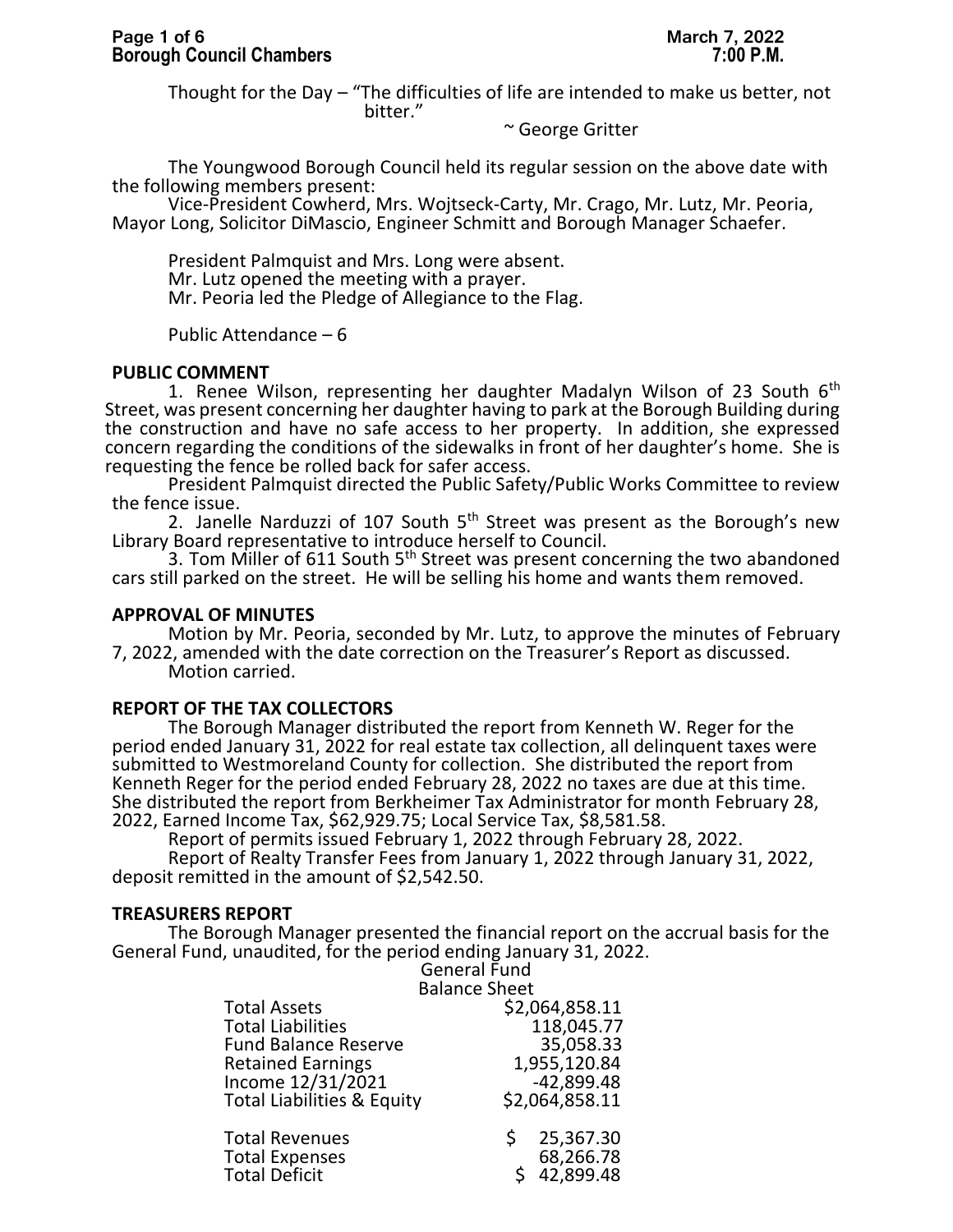The Borough Manager presented the Treasurer's Report, for the period ending March 7, 2022.

| Treasurer's Report of Fund Balances as of January 31, 2022 |              |  |  |  |
|------------------------------------------------------------|--------------|--|--|--|
| Capital Improvement Fund - General                         | \$187,856.03 |  |  |  |
| Liquid Fuels Fund                                          | 83,845.22    |  |  |  |
| Capital Improvement Fund - P & P                           | 45,194.38    |  |  |  |
| Fire Equipment & Apparatus                                 | 68,348.93    |  |  |  |
| Act 13 Fund                                                | 16,324.17    |  |  |  |
| <b>Cemetery Fund</b>                                       | 7,334.73     |  |  |  |
| <b>Perpetual Care Fund</b>                                 | 4,874.46     |  |  |  |
| Perpetual Care - C.D.                                      | 6,028.73     |  |  |  |
| Perpetual Care - C.D.                                      | 12,854.90    |  |  |  |
| C.D.-Mellon Bank                                           | 4,204.71     |  |  |  |
| <b>Playground Fund</b>                                     | 6,275.55     |  |  |  |
| <b>Building Fund</b>                                       | 159,034.19   |  |  |  |
| <b>Bond Refinance</b>                                      | \$116,035.62 |  |  |  |
|                                                            |              |  |  |  |

### **BILLS FOR APPROVAL**

The secretary presented Bills for Approval dated March 7, 2022, List 03-2022, General Fund - \$85,178.85. Motion by Mr. Crago, seconded by Mr. Lutz, to approve Bills for Approval List 03-2022, as presented.

### Roll Call Vote:

| Mrs. Long          | Absent | Mr. Crago     | - Yes  |
|--------------------|--------|---------------|--------|
| Mrs. Carty         | - Yes  | Mr. Cowherd   | - Yes  |
| Mr. Lutz           | - Yes  | Mr. Palmquist | Absent |
| Mr. Peoria - Yes   |        |               |        |
| $5 - Yes$ $0 - No$ |        |               |        |
| Motion carried.    |        |               |        |

# **COMMUNICATIONS**<br>1. Annour

Announced Earth Day Clean-Up is April 23<sup>rd</sup> from 8:00 AM – 12:00 PM. Volunteers are to meet at the Borough office. Proper clothing is required.

2. Received deposit in the amount of \$804.54 from Crown Communications for March rent.

3. Received and emailed the Code Enforcement Report for the month of February as submitted by Mark Cypher.<br>4. Received deposit in the an

Received deposit in the amount of \$14,029.48 from Comcast for 4<sup>th</sup> quarter 2021 franchise fees.<br>5. Received depo

5. Received deposits in the amount of \$96,048.20 for Act 655 and \$6,520.00 for Act 32 liquid fuels allocation. Total amount deposited into the liquid fuels account is  $$102,568.20.$ 

Received meeting notice for the Westmoreland County Boroughs Association for meeting on March 31, 2022 at 6:30 PM at the Westmoreland Conservation District. Speakers are Rick Skovensky and Brandon Firestone from the PennDOT Municipal Services Division. RSVP is necessary by March 28<sup>th</sup>. An RSVP is necessary.<br>7.

Received letter dated March 1, 2022 from the Municipal Authority of Westmoreland County regarding ARPA funding. Letter was read.

Mr. Crago stated he did receive comments from property owner, Jack Ullrich, regarding extending water and sewage from Wagner Road to Racetrack Road.

# **REPORT OF THE ENGINEER**

Updates

Reported he met with Mr. Peoria and Mrs. Schaefer regarding grants, GIS mapping and MS4. The Borough will submit three applications for the CFA funding. His staff will be working with Mrs. Schaefer on information needed for MS4.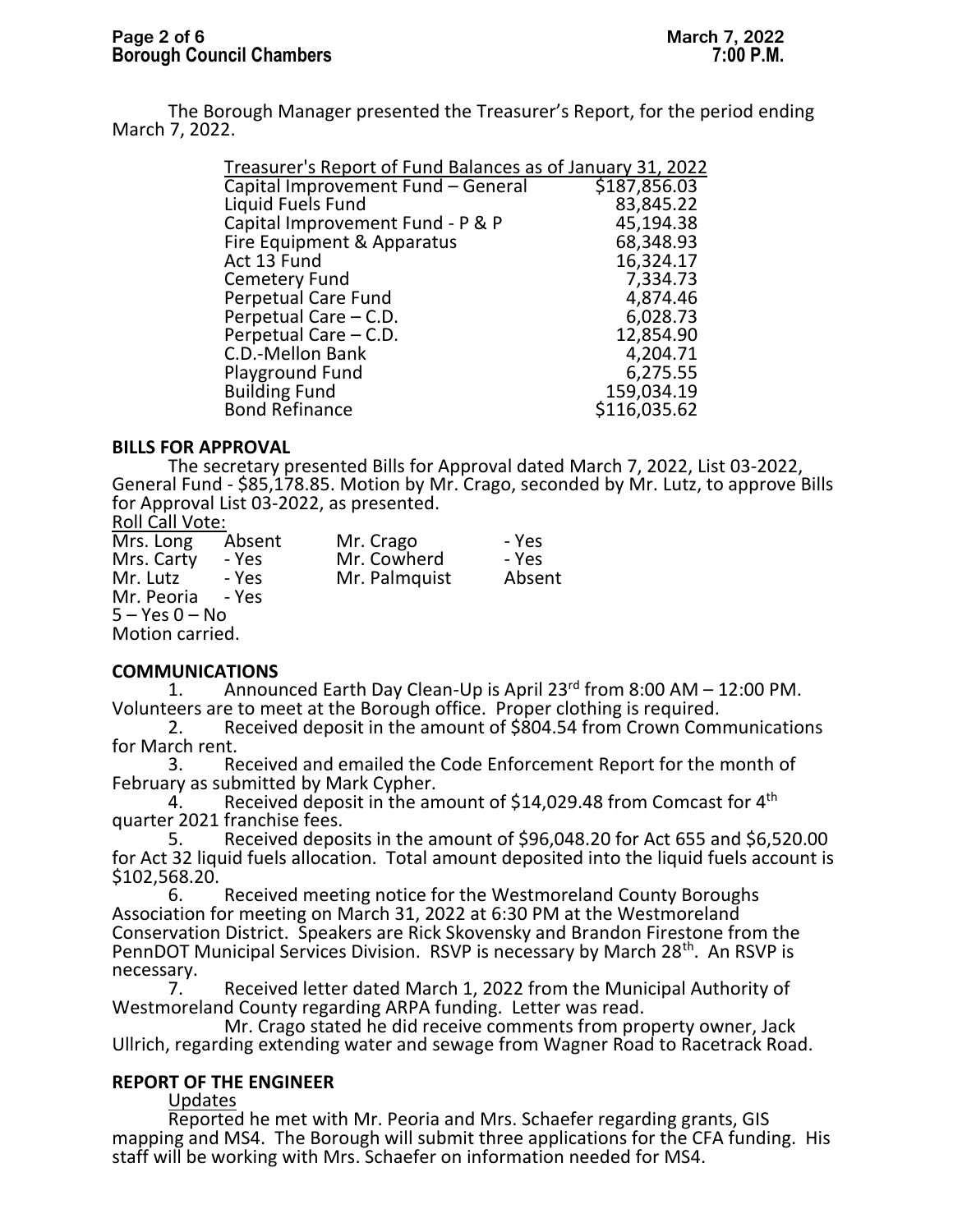**REPORT OF THE SOLICITOR** 

No report

Mr. Peoria<br>5 – Yes 0 – No

 $5 - Yes$ 

#### **NEW BUSINESS – COMMITTEE REPORTS NEW BUSINESS**

Employee Resignation Letter Mrs. Schaefer read resignation letter from Public Works Supervisor Zachary Derco. Motion by Mr. Crago, seconded by Mrs. Carty, to accept the resignation. Roll Call Vote: Mrs. Long Absent Mr. Crago - Yes Mrs. Carty - Yes Mr. Cowherd - Yes - Yes Mr. Palmquist - Yes Mr. Peoria<br>5 – Yes 0 – No  $5 - Yes$ Motion carried. PSAB Annual Conference Motion by Mr. Lutz, seconded by Mrs. Carty, to approve attendance for Mr. Cowherd, Mr. Peoria and Mrs. Schaefer to the PSAB Conference, May 22<sup>nd</sup> – May 25<sup>th</sup>. Roll Call Vote: Mrs. Long Absent Mr. Crago - No<br>
Mrs. Carty - Yes Mr. Cowherd - Yes Mrs. Carty - Yes Mr. Cowherd - Yes<br>Mr. Lutz - Yes Mr. Palmquist Absent - Yes Mr. Palmquist - Yes Mr. Peoria  $4 - Yes$   $1 - No$  $4 - Yes$ Motion carried. WCBA Banquet Motion by Mr. Crago, seconded by Mr. Lutz, to approve attendance for any Councilmember wishing to attend the WCBA Banquet on April 29th at Lakeview Lounge. Roll Call Vote: Mrs. Long Absent Mr. Crago - Yes Mrs. Carty - Yes Mr. Cowherd - Yes<br>Mr. Lutz - Yes Mr. Palmquist Absent - Yes Mr. Palmquist - Yes Mr. Peoria<br>5 – Yes 0 – No  $5 - Yes$ Motion carried. CDBG Subrecipient Agreements Motion by Mr. Peoria, seconded by Mr. Crago, to authorize Mr. Palmquist and Mrs. Schaefer to sign the CDBG Subrecipient Agreements for the ADA Curb Ramps and the Park & Pool ADA projects. Motion carried. Co-Stars Salt Contract Motion by Mr. Crago, seconded by Mr. Peoria, to approve the Co-Stars Salt Contract in the amount of 450 tons. Roll Call Vote: Mrs. Long Absent Mr. Crago - Yes Mrs. Carty - Yes Mr. Cowherd - Yes<br>Mr. Lutz - Yes Mr. Palmquist Absent - Yes Mr. Palmquist<br>- Yes Mr. Peoria<br>5 – Yes  $0 - No$ Motion carried. Resolution No. 05-2022 Motion by Mr. Peoria, seconded by Mr. Lutz, to adopt Resolution No. 05-2022, for CFA Grant Funding for stormwater projects in the amount of \$1,000,000.00. Roll Call Vote: Mrs. Long Absent Mr. Crago - Yes Mrs. Carty - Yes Mr. Cowherd - Yes<br>Mr. Lutz - Yes Mr. Palmquist Absent - Yes Mr. Palmquist - Yes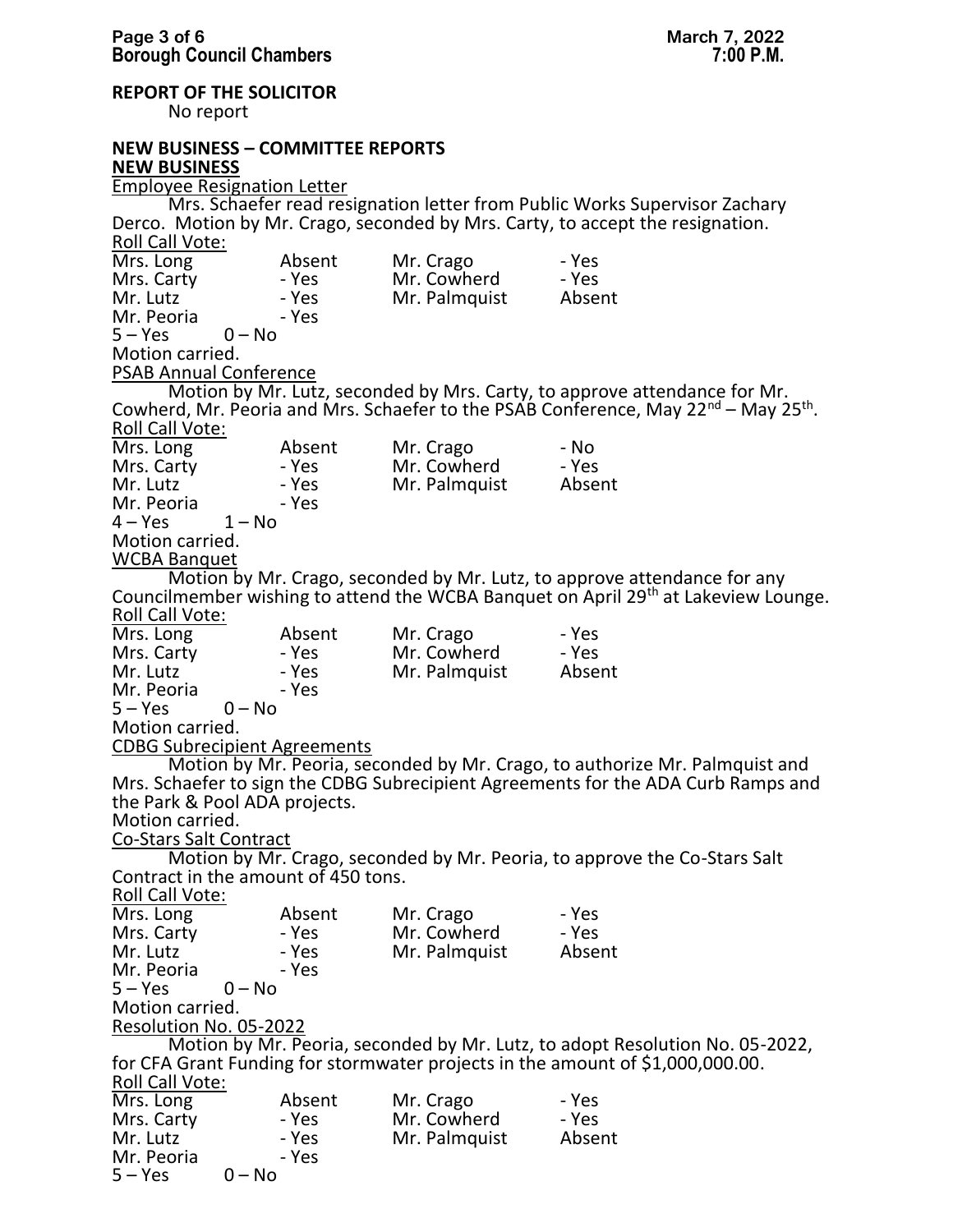### **Page 4 of 6 March 7, 2022 Borough Council Chambers 7:00 P.M.**

Motion carried. Resolution No. 06-2022 Motion by Mr. Peoria, seconded by Mr. Lutz, to adopt Resolution No. 06-2022, for CFA Grant Funding for GIS mapping in the amount of \$150,000.00. Roll Call Vote: Mrs. Long Absent Mr. Crago - Yes Mrs. Carty - Yes Mr. Cowherd - Yes<br>
Mr. Lutz - Yes Mr. Palmquist Absent - Yes Mr. Palmquist - Yes Mr. Peoria  $5 - Yes$   $0 - No$  $5 - Yes$ Motion carried. Resolution No. 07-2022 Motion by Mr. Lutz, seconded by Mr. Peoria, to adopt Resolution No. 07-2022, for CFA Grant Funding for a Street Sweeper/Vac in the amount of \$350,000.00. Roll Call Vote: Mrs. Long Absent Mr. Crago - Yes Mrs. Carty - Yes Mr. Cowherd - Yes<br>Mr. Lutz - Yes Mr. Palmquist Absent - Yes Mr. Palmquist<br>- Yes Mr. Peoria  $5 - Yes$   $0 - No$  $5 - Yes$ Motion carried. Park & Pool Appointments Motion by Mr. Crago, seconded by Mrs. Carty, to re-appoint Sandy Koluder and Felicity Filicky to a three-year term on the Park & Pool Board. Term will expire December 31, 2024. Motion carried. Blight Boot Camp Motion by Mr. Lutz, seconded by Mr. Crago, to approve the attendance of Mr. Peoria and Mrs. Schaefer to Blight Boot Camp on April 22<sup>nd</sup> at a cost of \$35.00/each. Roll Call Vote: Mrs. Long Absent Mr. Crago - Yes<br>
Mrs. Carty - Yes Mr. Cowherd - Yes Mrs. Carty - Yes Mr. Cowherd - Yes<br>Mr. Lutz - Yes Mr. Palmquist Absent - Yes Mr. Palmquist<br>- Yes Mr. Peoria  $5 - Yes$   $0 - No$  $5 - Yes$ Motion carried. Single Audit Motion by Mr. Peoria, seconded by Mr. Lutz, to approve a Single Audit by DeBlasio & DeBlasio for the federal funding received from the East Hillis Street Bridge project not to exceed \$5000.00. Roll Call Vote:<br>Mrs. Long Mrs. Long Absent Mr. Crago - Yes Mrs. Carty - Yes Mr. Cowherd - Yes<br>Mr. Lutz - Yes Mr. Palmquist Absent - Yes Mr. Palmquist<br>- Yes Mr. Peoria  $5 - Yes$   $0 - No$  $5 - Yes$ Motion carried. First Commonwealth Bank Motion by Mr. Crago, seconded by Mrs. Carty, to approve transferring \$50,000.00 into a newly established account at First Commonwealth Bank. Roll Call Vote: Mrs. Long Absent Mr. Crago - Yes Mrs. Carty - Yes Mr. Cowherd - Yes - Yes Mr. Palmquist - Yes Mr. Peoria<br>5 – Yes 0 – No  $5 - Yes$ Motion carried. New Beginning Evangelical Church

Motion by Mr. Crago, seconded by Mr. Lutz, to approve the request of the New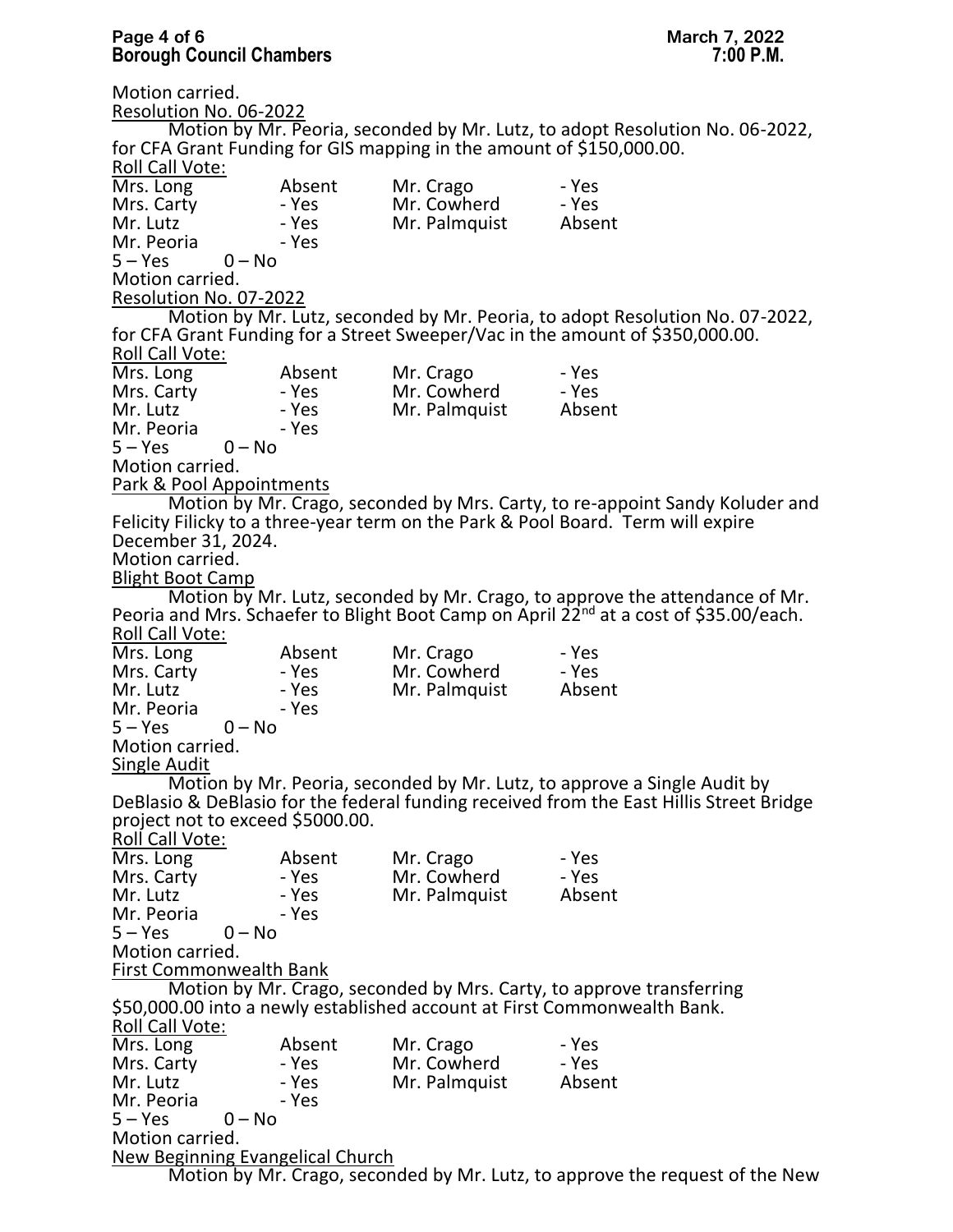# **Page 5 of 6 March 7, 2022 Borough Council Chambers 7:00 P.M.**

Beginning Evangelical Church to utilize the Joan Derco Memorial Park for an Easter event, Journey to the Cross, on April 9<sup>th</sup> from 11:00 AM to 2:00 PM pending proof of insurance.

Motion carried.

# **REPORT OF MAYOR LONG**

Community Outreach and Events

Announced he is in the process of scheduling a meeting for  $125<sup>th</sup>$  Borough Anniversary Celebration.

He attended and gave update on the Westmoreland Central Planning District Meeting.

He attended and gave update on the HASD/Hempfield Township meeting.

# **FINANCE/PERSONNEL – MR. COWHERD**

Announced the Borough will be accepting applications for the position of Public Works Crew Leader and Seasonal Maintenance.

# **PUBLIC WORKS/BUILDINGS & GROUNDS – MR. LUTZ**

No report.

# **ORDINANCE/ZONING/PUBLIC SAFETY – MR. CRAGO**

Codification Update

Reported meetings will be scheduled to review the legal and editorial analysis.

### **DIGITAL MEDIA/COMMUNICATIONS/GRANTS – MR. PEORIA**

Educating Residents

Reported he would like to schedule a training session for Borough residents on stormwater management, etc. on April 16<sup>th</sup>. He explained the Conservation District would send representatives to due the training at .15 cents per resident in attendance. Also suggested the Engineer to be in attendance. He will work with the Borough office for this event.

Conservation Partnership Agreement

Reported the Borough presently has a Conservation Partnership Agreement in place with Westmoreland Conservation District.

MS4 Designation

Reported he would like information pertaining to a waiver for the Borough to eliminate its MS4 designation. He explained due to a decline in population, population density and the elimination of the combined stormwater/sewage system, the Borough may meet the waiver requirements.

Homeowner's Guide to Stormwater

Reported the Borough presently has copies of the Homeowner's Guide to Stormwater in the office. Digital copy is on the Borough's website. If more are needed, the cost would be \$75.00 for 100 copies.

Dirt and Gravel Road Program

Reported he would like to become certified for the Dirt and Gravel Road Program. He questioned if anyone in the Borough was certified. Mrs. Schaefer responded that both Shannon Moore and herself are certified for the program.

# **STORMWATER MANAGEMENT – MRS. LONG**

Absent

# **RECREATION – MRS. WOJTSECK-CARTY**

Reported baseball/softball sign-ups closed on February 28<sup>th</sup>. There are presently 85 participants.

She is still in the process of researching a summer youth program at the playground.